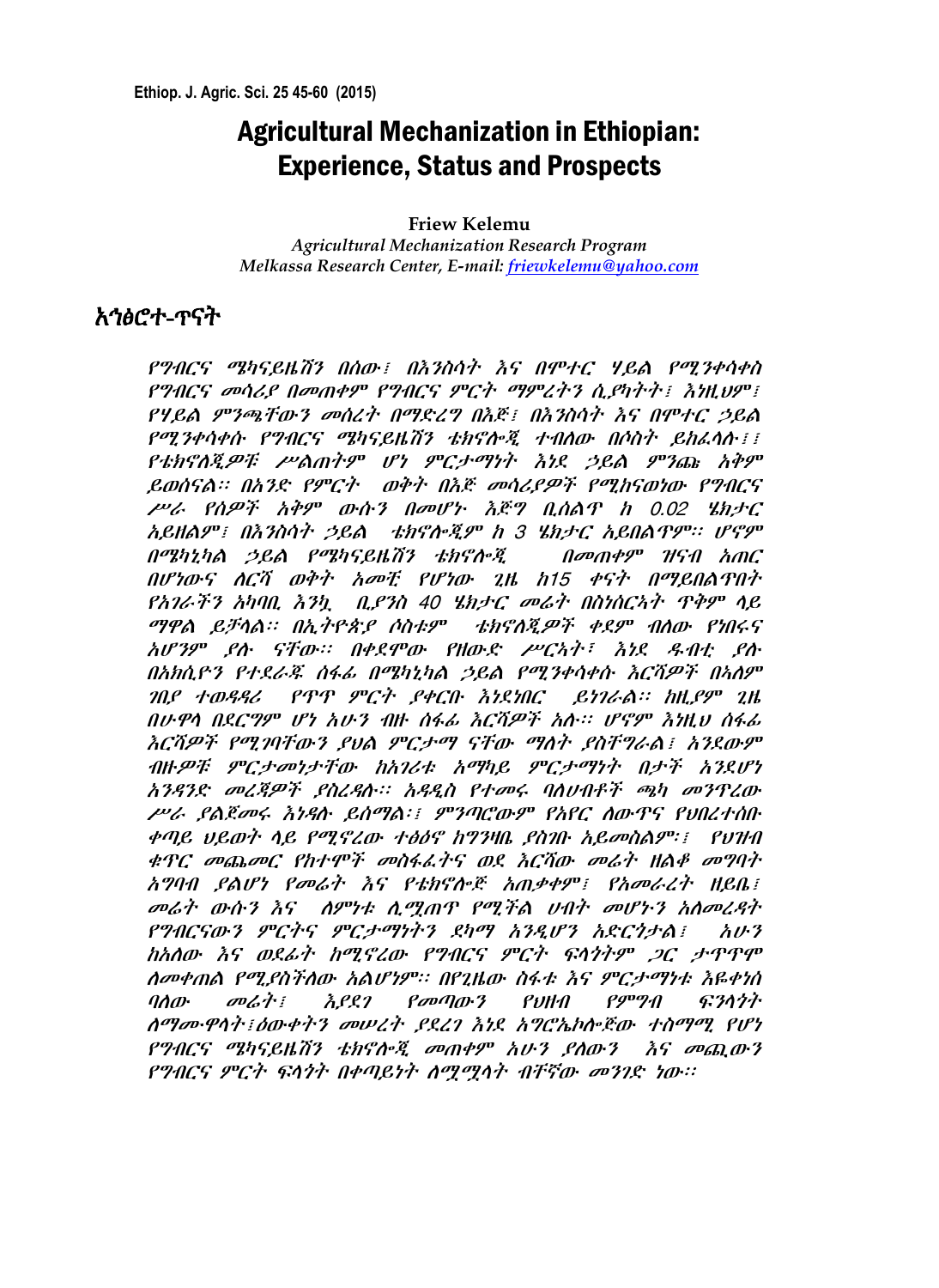### Abstract

*Agricultural Mechanization deals with the use of any mechanical aid in agricultural production. These mechanical aids could be simple hand tools, animal drawn implements or sophisticated mechanically powered agricultural machines. The source of energy ranges from humans, animals to engine or electrical power. Generally these are categorized as hand tool,, animal and mechanically powered technology. The productivity of each level depends on the power source. Humans being inefficient one can hardly cultivate a hectare of land per season, where as animal powered technology is of no use beyond three hectares where as mechanical powered technology is good enough to cultivate a minimum of 40 hectares even in sub moist zones where the window of operation time does not exceed 15 days. The three levels of mechanization have existed in this country for many years now. During Imperial Ethiopia, there were big farms operating as share companies, where mechanically powered technologies were used in areas like Dubti, which were highly productive and produced competitive product in the then world market. During the time of the Derg and now most of the big farms are not producing to the level of the national average. Today you hear in the news that entrepreneurs have cleared the land, but not have started production yet. The mode of land clearing was not systematic and did not take precaution in terms environmental and social safe guards. It is not only the level of mechanization, but the discipline commitment in the mode of production that guarantees the sustainable production and productivity of the land to meet today's need and the requirement of tomorrow's generation. Land is a limited resource, besides the competition for land from the other economic sectors is paramount, despite the increasing population and the number of mouths to feed. Under these circumstances it is only a knowledge based agricultural mechanization system, where precision and efficiency are the pillars that will operate under this paradox of feeding increasing population in a situation of dwindling resource base.* 

#### Introduction

In Ethiopia land preparation usually starts in April, which is after a long dry season. Maize and Sorghum are planted in April and the field operation continues till small cereals like wheat and tef are planted, which is usually in June July. During this extended period, the work load is high, despite the feed shortage. This obviously affects the performance of draft animals. The influence of the yoke on power output and health is significant, despite that in Ethiopia the same equipment *mofer and kenber* is used across the country

Ethiopia is an Agricultural country predominantly relying on draught animal power. Hand tools are mainly used in some South and South Western part of the country, where most are infested by tsetse fly making it hard for cattle to survive. In some parts of these areas like Assosa and Gambella hoe culture and shifting cultivation dominate. This was the case till the introduction of the settlement scheme. Gradually draught animal based agriculture was introduced by the settlers into these areas. In the lowlands of Afar and Somalia, which are predominantly pastoral areas, farming was introduced with mechanical power technology especially with the establishment of the big cotton farms.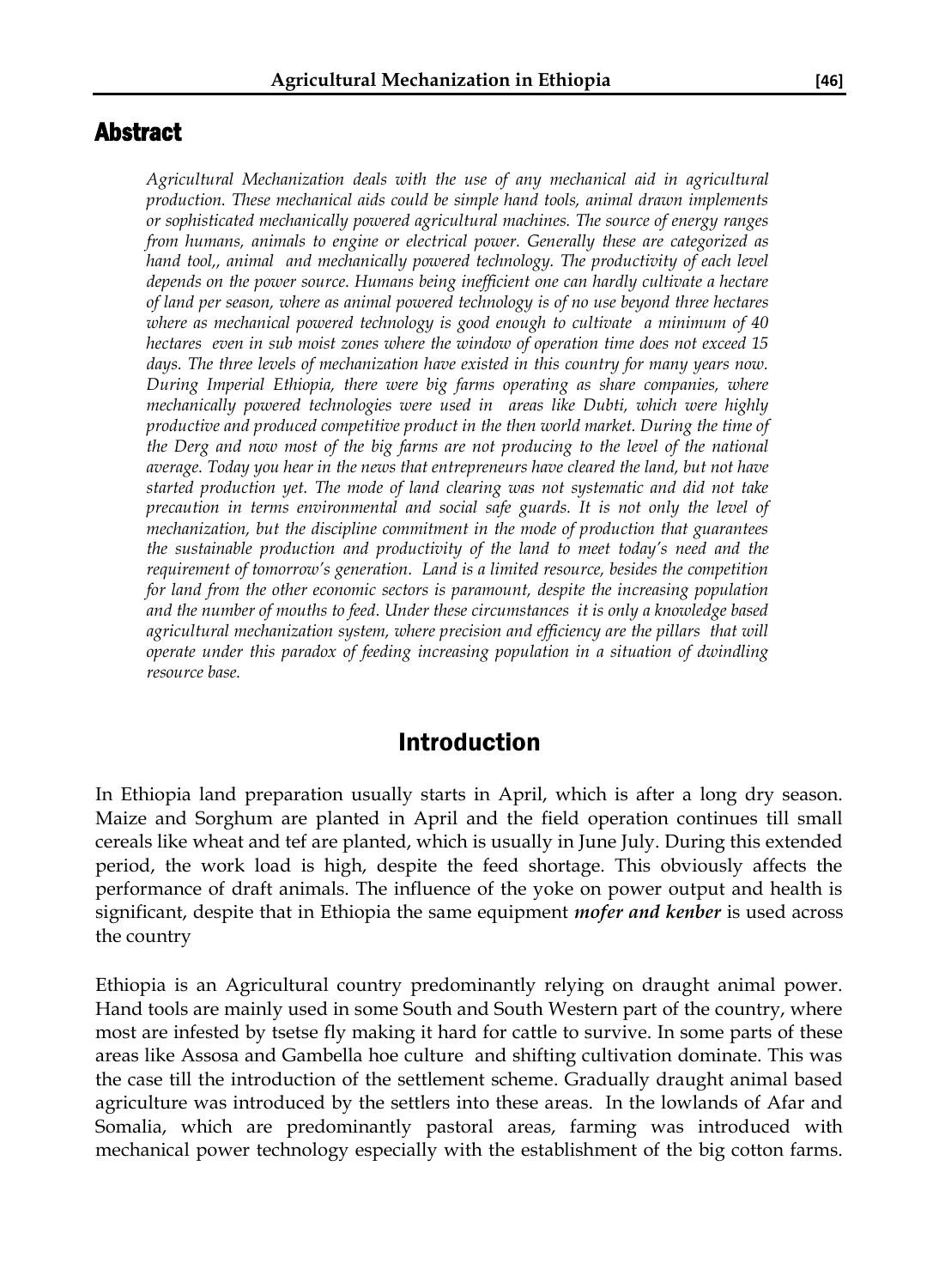Generally we can see three distinct eras in the Ethiopian Agricultural Mechanization History starting from the mid 1960s to the present.

#### Agricultural Mechanization in the 1960s

Draught animal power and hand tool based agricultural mechanization have existed in this country ever since time immemorial. The draught animal power based technology is more of the highland culture, where hoe culture was dominant in the land abundant fertile land of the South and Southern part of the country.

Settlement schemes, tractor hiring service and large scale operations were exhibited in the mechanical powered mechanization category at that time. The Awash Valley Authority, Middle Awash Settlement, Tendaho Plantation Share Company and Setit Humera were some examples .

#### The Middle Awash Settlement

The Middle Awash Settlement Scheme was based on technology of growing irrigated cotton. The entire area consisted of 12000 hectares on the Amibara Plaines. The scheme was meant to introduce settlers gradually to the complexities of mechanical power agricultural production to large scale cotton production.

The Middle Awash Settlement scheme objective was mainly technical with concomitant sociological grounds. It was based on the technology of growing irrigated cotton. The aim to grow cotton on land formerly grazed by the herds of the pastoralists was intended to encourage a number of these people to settle and become sedentary farmers (Kline et al. 1969)

### Tendaho Plantation Share Company

The Tendaho Plantations Share Company was established with a share of 2, 472,000 dollars as a joint venture between agencies of the Imperial Ethiopian Government, Ethiopian share holders and Mitchell Cotts and Company. The total amount invested was 5,840,000 about 10000 hectares at Dubti, Dete Baheri and Logghia. Operation started on a pilot scheme in 1961. In 1962/3 1100 hectares were planted at Dubte, which later increased to 5000 hectares all together in the three farms (Kline et al 1969). The company had an out growers scheme, which in the 1966/67 contributed approximately 30,000 quintals of raw cotton. Cotton plantations of such dimension involve a complex system of management. Both administration and management must be intensive and efficient to avoid large losses. Tendaho plantation demonstrated capabilities of intensive and efficient management and was one of the successful private commercial enterprises at that time.

The Tendaho farm assigned one 55-60 hp tractor for each 100 hectare under cultivation during the initial development period till it reached 4000 hectares. After reaching 5000 hectares the management was able to increase the cultivated area per tractor from 150 to 160 hectares through greater field efficiency, better operators, more level fields, less breakage and down times. The Tendaho plantation followed a strict maintenance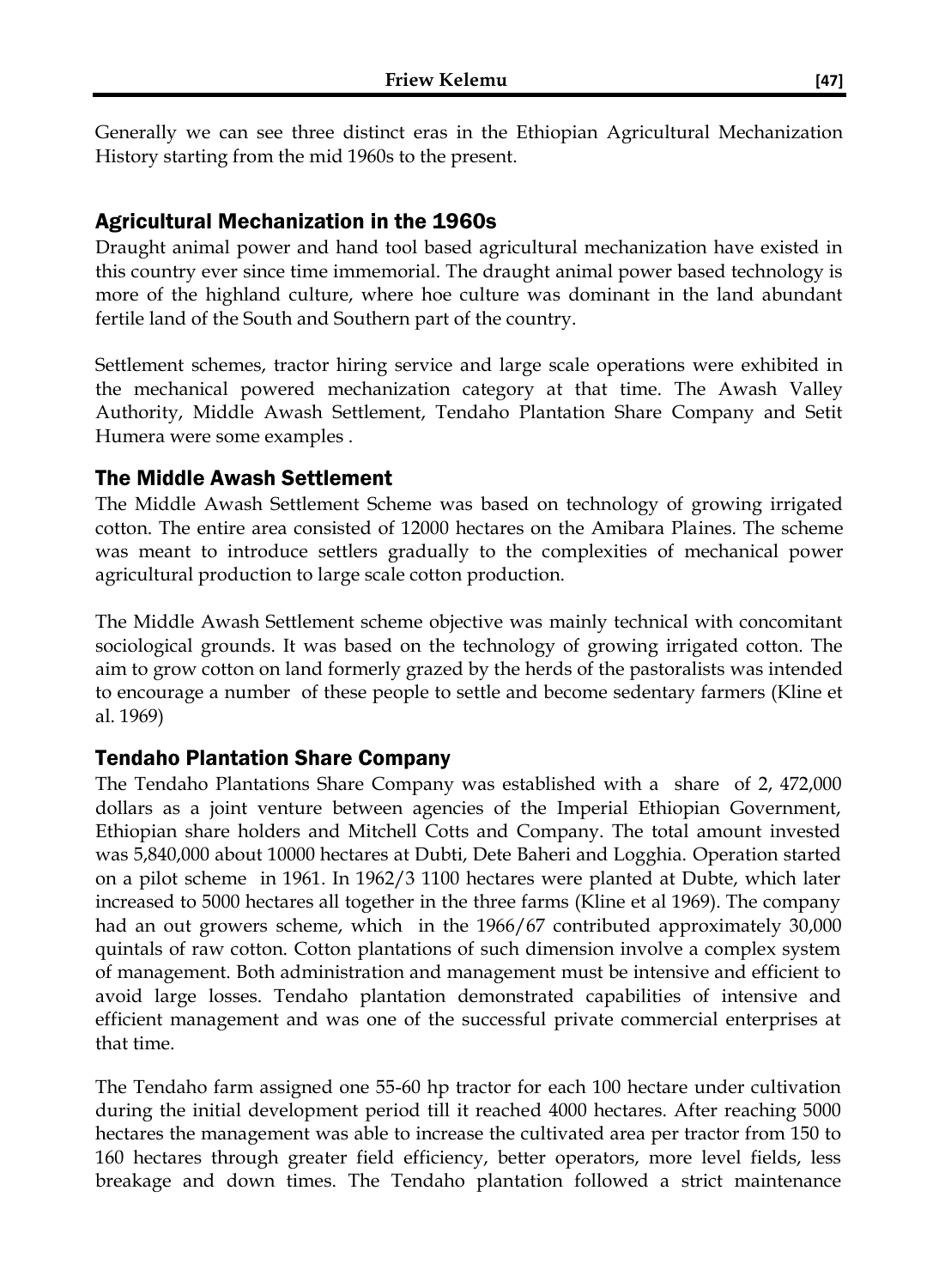schedule, where each operator was solely responsible for his tractor, cleaning and doing the daily maintenance every day after work, changing filters every 150 hours. More over every Saturday at 1600 hours, each tractor was brought to the machinery pool, bolts tightened and weekly lubrication was strictly followed (Kline, et al 1969). No wonder that the Tendaho farm was very efficient and at least 50% of this increase in efficiency was attributed to good handling of machinery, effected through training and experience among operators who accepted greater responsibility for their machinery.

#### Humera

The other important area was Humera in the northwest of Ethiopia to the Sudanese borders between Setit and Angareb river covering 3500-4000 square kilometers . It was primarily developed by private enterprises with assistance of modern engine powered equipment although a large number of OX farmers, with small farms of six to eight hectares have settled earlier. The area was a rapidly growing area in 1966 with 158 farmers using 229 tractors. At that time it was estimated that there were more than 400 tractors with 19 different models from 12 manufacturers in 8 different countries. Land was assigned to individuals in blocks of 400-1000 hectares. A 70 year lease was granted for about 7000 hectares. Some 60000 migrant workers come to the area annually for weeding and harvesting. Expansion has been rapid without organized planning and infrastructure in administration, health and communication. Shortage also existed in labour, credit, market, storage and agricultural services (Kline et al 1969).

### Agricultural Mechanization of the *Derge* Era

As in the previous period, the hand tool and draught animal power mechanization has extended throughout this period in the highlands and the South Western part of the country. Following the land proclamation of 1975 and acknowledging the importance of large scale mechanization, the *Derg* established big mechanized (third category) farms then called "state farms", by confiscating private farms and establishing new ones.

A field study was conducted in the years 1996 and 1997 in some state farms with the objectives of understanding their mechanization schemes and derive lessons that help in better planning of future mechanization programs. An in depth discussion was held with maintenance personnel and machine operators during the field visits. Maintenance schemes and machinery history cards were also studied during the visits.

The study focused mainly on five State Farms of differing agro-ecology, two research centers, two machinery hiring organizations and machinery importers as indicated below:

- The Agricultural Equipment And Technical Service
- Enterprise
- The Awassa State Farm
- The Adele State Farm
- The Dedesa State Farm
- Upper Birr State Farm
- The Zeway Horticultural Farm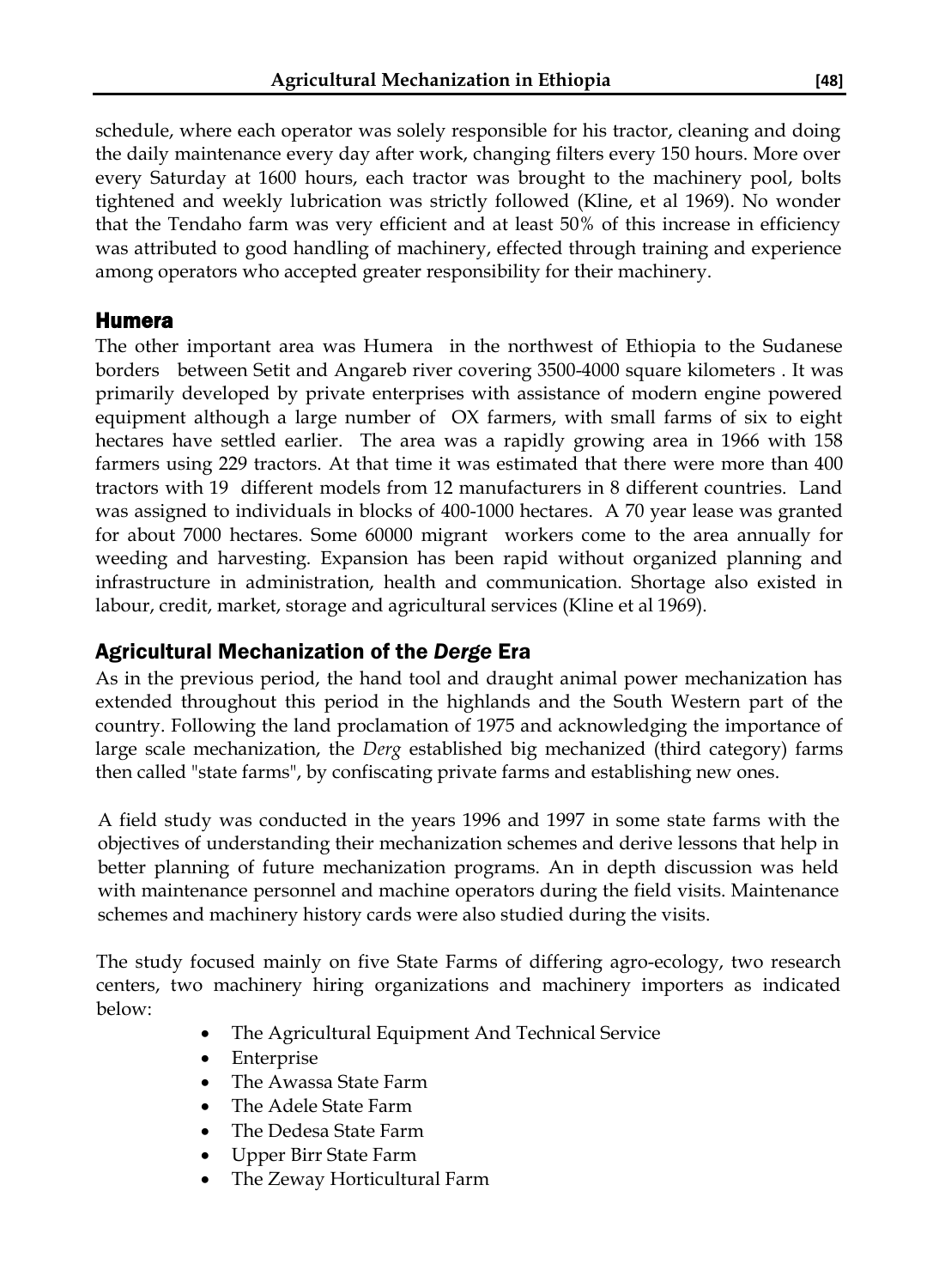The Agricultural Equipment and Technical Service enterprise (AESTCE), among its many objectives was mainly established for the purchase and distribution of agricultural and construction equipment,

Initially about 448 farms of different size with a total of 131,000 hectares came under the State farms' management. Then it was reduced to 238,300 hectares in 1990 because of difficulty in management. The total area towards the end of the *Derge* regime was about 200,000 hectares, out of which about 47,000 hectares were irrigated. Most of these farms were established because of the pressing need for increased food crop production. This was done within a short span of time and in most of the farms let alone a detailed planning, even preliminary land use, soil and fertility studies were not conducted. No suitability study and maintenance requirements were analyzed when different tractors and implements were imported into the country.

The Ministry of State Farms through the Agricultural Equipment and Technical Service corporation was responsible for importing, distributing and after sales maintenance of the agricultural machinery and implements to the different state farms.

Not much success story is told about the State Farms, because of a number of reasons among which the steps taken in selection, procurement and management of machinery and equipment were major problems. Though most farms did not have much success story, no doubt that they have served in filing the gap in agricultural production, and created job opportunities for many people.

The *Derg* established the farms within a short span of time mainly with ZT, IMT tractors and E512 combines imported from the former East European countries and locally assembled NTAP tractors. High oil leakage and down time was recorded on the ZT tractors in all the state farms, despite their superior power attributed to their heavier weight and engine displacement. Higher failure on the ZT was recorded at Adele compared to the other farms. The NTAP tractors were mainly used for transport purposes in most of the farms; a higher frequency of failure was recorded in most of the farms on the NTAP tractors, except at Zewaye. where they were relatively successful. Newly introduced Landini tractors received favorable response both at Awassa and Birr, except wheel rim failure reported at Birr. The E512 combines were favoured despite the oil leakage problem compared to Zemaye in most of the state farms. Nardi plough and DLA harrows had good acceptance in most of the farms visited. Most of the farms did not keep maintenance records and machinery history cards. Their drivers were trained on the job and even the mechanics did not have any formal training ( Friew and Shilema 1998).

#### Research and Extension

There were Research and Extension programs working on the development of small agricultural implements and stationary small engine operated equipment established under the Ethiopian Institute of Agricultural Research. There was also a strong Rural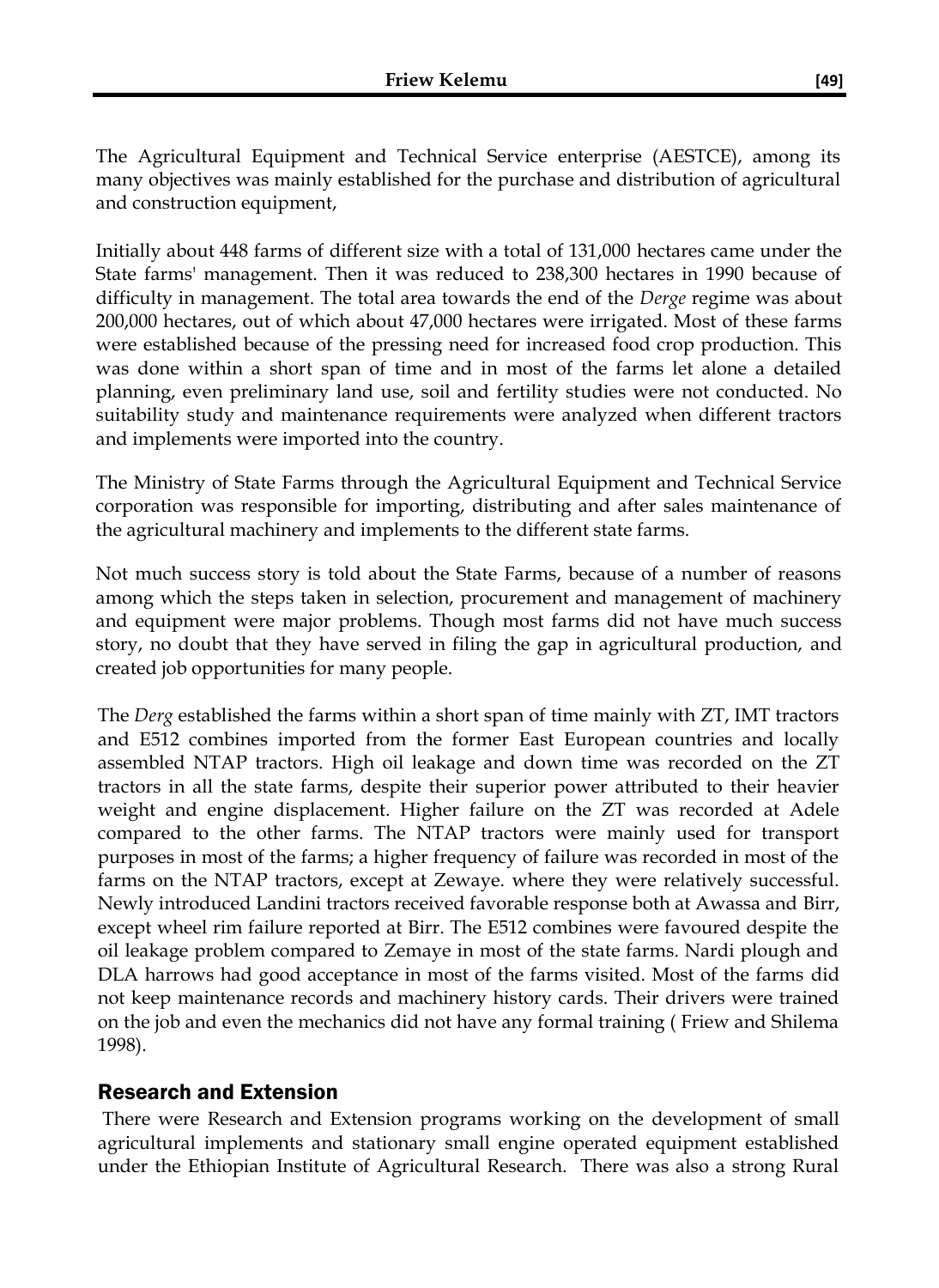Technology Promotion program operated by the Ministry of Agriculture.

The research program was established at Mekele mainly dealing with irrigation and small implements and later on strengthened and was established at Nazareth. The unit was a division in the Agricultural Engineering Department mainly comprising of Soil and Water, Farm Implements and Food Science. The Farm Implements division was responsible for the development of hand tools, animal drawn and small engine powered equipment like threshing and shelling machines. The center was also mandated to test all sorts of agricultural equipment locally manufactured and imported implements. The center started work on a Chain and Washer Pump and *Enset* Processing projects and later included projects on land preparation, crop establishment harvesting and threshing technologies. At this time ploughs, threshers, donkey carts tie-ridgers were developed and popularized among the user community. Along with the Research and Development works testing and evaluation were handled by this sector. One important work handled by the center was the evaluation of 22 tractor drawn Bulgarian implements, comprising of ploughs, harrows, trailers, planters cultivators including ridgers and trailers. At that time there was a plan to establish an agricultural implements factory and these were the kind of implements to be fabricated. The Institute tested the implements at Adele and Awassa and delivered the report to the government, where the implements were found faulty and substandard both at the controlled test on station and durability test conducted on the field at the places indicated above. The Bulgarians and the Government finally accepted the report and deterred from establishing the factory right away.

Rural Technology Centers were also established by the Ministry of Agriculture in the different Administrative zones of the country with their head quarter in Addis Ababa. The Ministry established 8 rural technology centers at Kombolcha, Assela, Sodo, Mekele, Bako, Jimma, Baherdar, Harar and Tigray. These centers were established with the objective of promoting rural development through increasing agricultural productivity, rural energy and promoting rural small scale industries. Besides, 25 rural technology hiring stations and 170 farmers' technical service stations were established at service cooperatives in the country. The rural technology centers multiplied proven hand tools, animal drawn ploughs, carts, threshers and shellers and beehives. Besides farmers were trained on the repair and maintenance of agricultural equipment and production of house hold goods. They multiplied, demonstrated and distributed implements to the farmers in their respective areas of establishment. Among the implements promoted by the rural technology centers, Maize Shellers, with a shelling capacity of 40-50 qts/hr, transport carts were highly favoured and are still operational in most parts of the country. Farmers reported some income of 5000-7000 birr in three months by hiring the maize sheller around Kombolcha, while some farmers around Bako earned 10000 birr during the same period (Kebede 1998). Centers like Bako, Assela, Sodo were established prior to the *Derg* era by the CADU and WADU and some missionary organization.

At this time higher learning Institutes, like Jimma, Ambo, Alemaya and Awassa Agricultural Colleges were training students in Agricultural Engineering, who were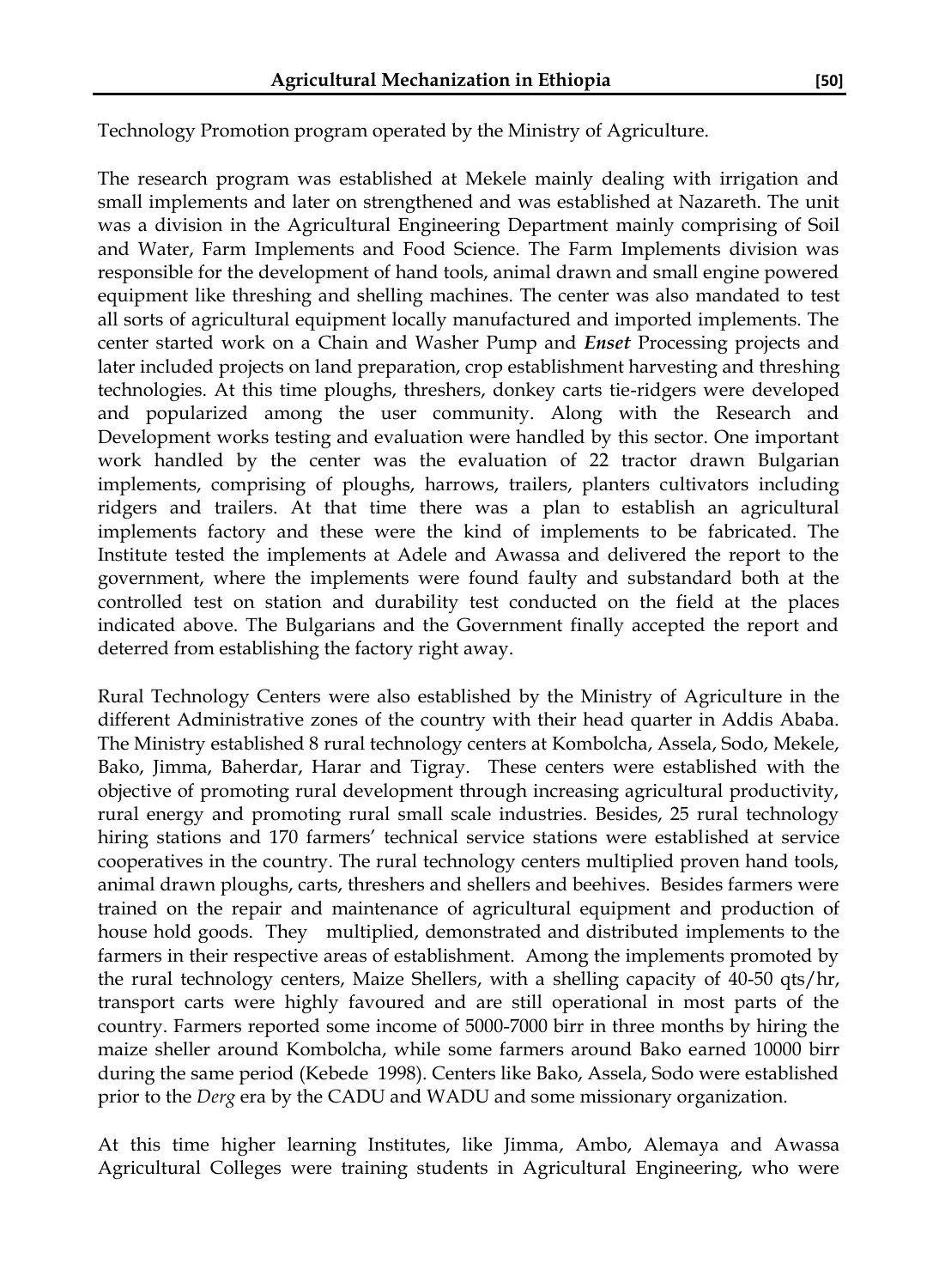meant to be instrumental in handling the field and workshops works at the different private and later on state farms. These institutes were not enough to deliver the required human power both in quality and quantity to handle the required personnel at the different farms. Most of the works in the state farms including the sugar estates were supported by students who were trained in Eastern Europe especially Russia and Eastern Germany.

#### The Present Era

Currently most of the organizations have continued to work on Agricultural Mechanization schemes in one way or another. The small farmers have continued their operation in their size dwindling farms, though the state farms are deemphasized now, big private farms have started to emerge, Most Rural Technology Promotion Centers are now transformed to Regional Mechanization Research Centers, but still we do not see much Agricultural mechanization training institutes.

Currently, a country wide study on Agricultural Mechanization, is being conducted by the Melkassa Agricultural Mechanization Research program, where the intermediate results are relevant and important to this workshop. The frame work of this study is based on the main actors of mechanization and concentrates in the main agroecology zones the country.. The country has diverse agro-ecology and the potential and constraints of these different zones have bearings on the Mechanization level and system to be followed in meeting the agricultural development objective of the country.

### Agricultural Mechanization Actors

The main actors in the Agricultural Mechanization System are the farmers, dealers, manufacturers and supporting institutes and organizations.

#### Farmers

Because of the land size a good majority of farmer employ the lower level of mechanization which is based on draught animal power. The country has diverse agro ecology ranging from arid to semiarid, sub moist moist to humid and per humid zone. In the dry areas rain fed agriculture is unthinkable, in the sub moist zone, there is a small window of operation period especially for land preparation and planting. Moisture is also critical during the seedling and flowering period. In these zones moisture conservation technologies like tied ridges have been employed for in situ moisture conservation. This technology is adopted by most farmers and has rescued the crop from total failure in most sub moist zones. In areas where the onset is late or limited to few days farmers were not able to prepare the land and sow the crop in time and are not able to use the whole crop growing period. In such zones, crop failures are recorded most of the time and farmers are not able to handle more than a hectare during the growing period in these zones, according to the study conducted at Melkassa, as most farmers handle their farming and planting operations in June, they have less than eleven days to complete the whole operations. Especially with the small cereals as the land has to be well pulverized, they cannot handle more than a hectare within these period or do a substandard work, like planting late, which results in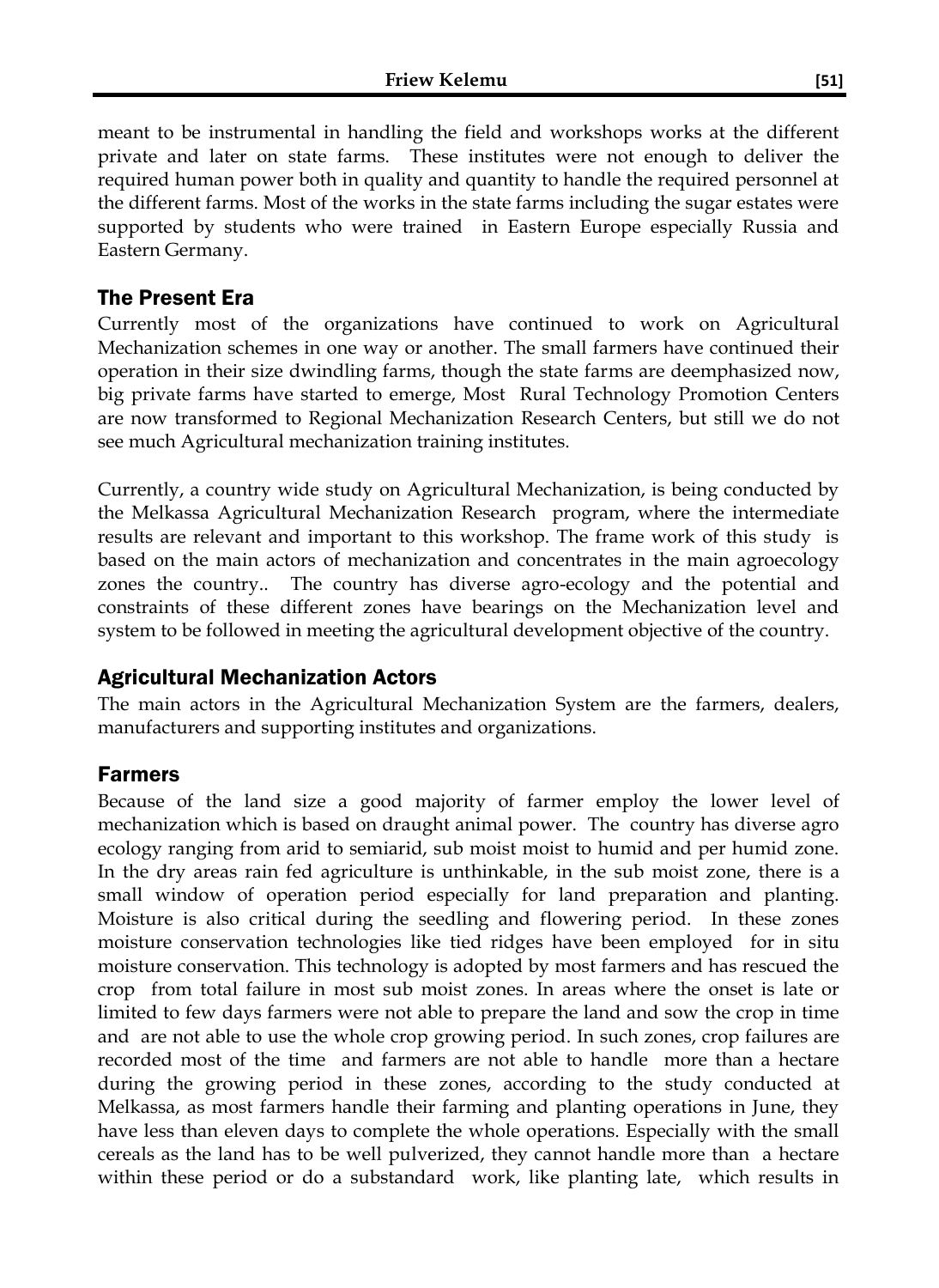depressed yield as they will not be able to use the whole growing period. In this zone the land preparation and planting should be conducted in the shortest possible time. This is attainable if they are able to handle the work with a higher level of mechanization (Table 1 ). If they go for higher level for land preparation and settle with their traditional practice for the other operations they will have three times the advantage and if they choose the mechanical power for both the operations they will have a 10 fold advantage with that window of operation time.

|                                                                | <b>Operation</b> | Time taken | <b>Operation index</b> |                                                                                |
|----------------------------------------------------------------|------------------|------------|------------------------|--------------------------------------------------------------------------------|
| <b>Mech level</b>                                              | window           | /ha        | (a/b)                  | <b>Remark</b>                                                                  |
| Animate<br>(landprep+crop)                                     | 11 days (88 hrs) | 56 hrs     | 88/56=1.57             | Landprep+pl $(4+3)$ days@<br>1000birr/ha using oxen                            |
| Inanimate                                                      | 11 days (88)     | 27         | 88/27=3.25             | Landprep+plant<br>(tractor+oxen)                                               |
| Land preparation                                               |                  | 3hrs       | $88/3 = 29.3$          |                                                                                |
| Land prep+pt time as<br>related to growing<br>period (2160)hrs |                  | $2160/27=$ | 80                     |                                                                                |
| planting                                                       |                  | 24hrs      | $85/24=3.54$           |                                                                                |
| Inanimate tandem                                               | 11 days (88)     | 3          | 88/3=29.33             | Operation in tandem<br>(both tractors,<br>ploughing+planting) @<br>1600birr/ha |

#### **Table 1. Operation window in sub moist zone and mechanization options**

In the moist and other non moisture stress areas the problems is water logging . The vertisol areas in these sectors have the potential of giving three crops per year. Farmers in these areas used to plant wheat late in the season, but with the introduction of the BBM technology, farmers are able to plant early and grow chickpea immediately as observed in Ginchii.

#### Commercial Farms

A significant number of farms are now operational in the country. These farms range in size from 100 hectares to 100,000 hectares (Karaturi). Some of them operate in the former state farms, which are currently privatized, some are new developments. The new farms are mainly in Benishangul, SNNP and Gambella region. The former ones like Birr, Ayehu are also operational. Most are rain fed and some are irrigated. More than 300,000 hectares are operational using tractors and implements. They grow mainly cereals, pulses and oil seeds. There are also cotton, coffee and tea plantations. It is hard to say that they are fully operational. On most farms the study team visited, the mechanization level is still less than 0.5 hp/ha. Currently over 400,000 hectares of land is leased to foreigners, the Diaspora and national investors in the different parts of the country. Though we do not have a power disaggregated data, based on the general information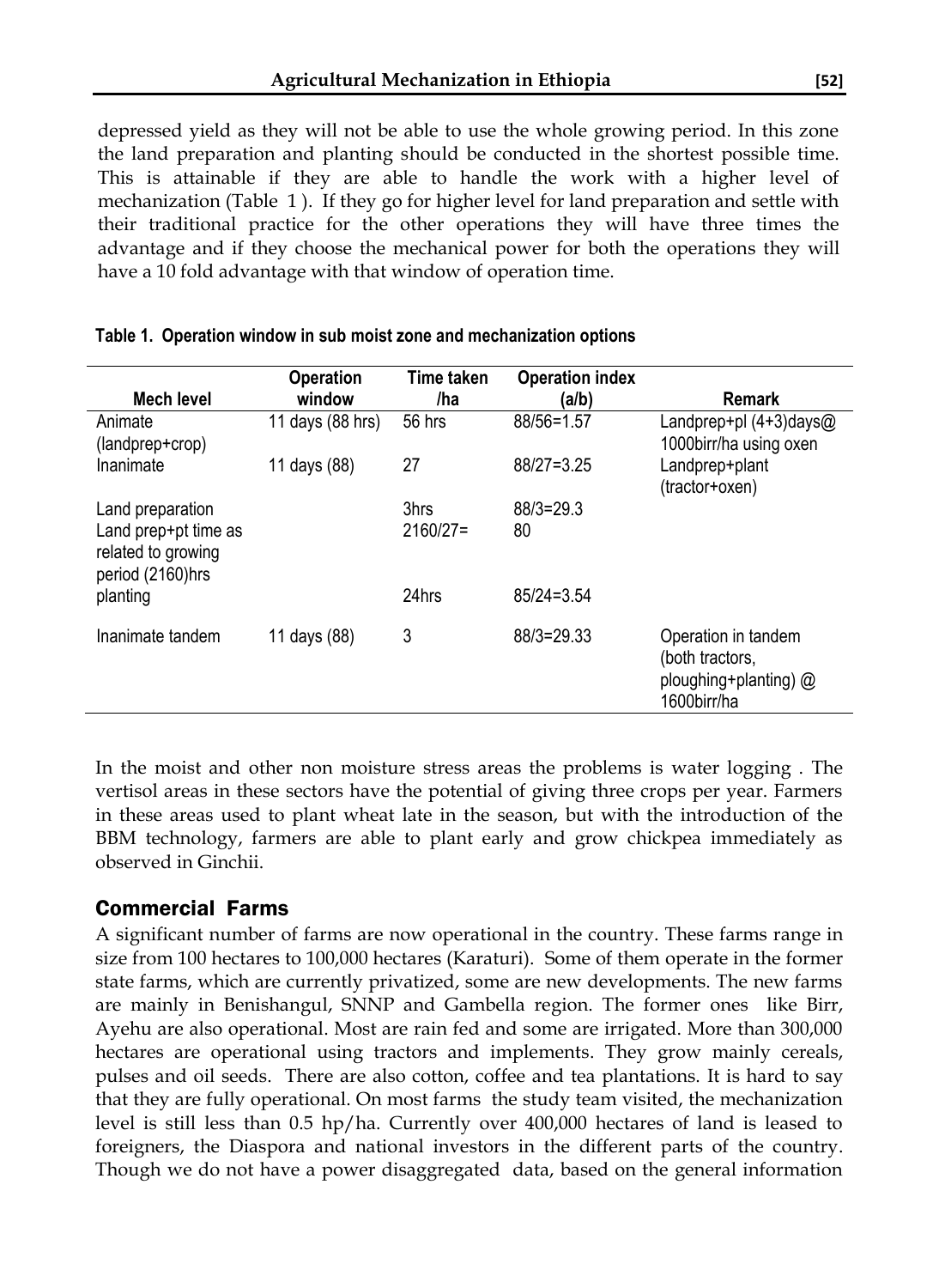available, the mechanization level does not exceed 0.5, which has a bearing on the productivity of the agricultural system. From the study, the recorded yield data indicate that cotton production in most farms is in the range 0f 20-30 q/hectare. Maize yield vary between 40 and 50 q/hectare and oils seed production especially sesame is below 4 q/hectare. Yields also vary within one agroecology. Most farms do not have well trained farm managers except one or two farms. The mechanics are not trained, but have acquired skill through long years of experience. Periodic maintenance and management scheme is more traditional.

#### Dealers and Manufacturers

There are big and small machinery dealers operating in the country who have specialized in the delivery of brand tractors and Agricultural machinery. Ries Engineering, Moenco, Kaleb, Hagbes, Gedeb and Case are some of the important companies. Messey Ferguson, Landini, Class, SAME, Johdeer and Case are some of the important tractor brands which are imported by the above companies. The former Nazareth tractor factory, now called the Adama Agricultural Machinery Industry operating under EFDRE Metals and Engineering Corporation (METEC) is the other important enterprise which imports and assembles tractors like Bailarus and other Chinese brands ranging from walking tractors of 8 hp to four wheel tractors in the 300hp range. It is estimated about 5090 tractors were operational in the country up to 2010.

The number of tractors imported into the country according to the data from the Ethiopian Custom and Revenue Authority now stands around 12 231. This data does not specify the horse power and at times lumps the accessories as tractors. Though the data does not specify the horse power of the tractors, they have categorized them as pedestrian, track laying and simply as tractors. Along with this, they have indicated the net weight and the number of units imported in each category. Based on this information, effort was made to assess the number of tractors based on the brand names, unit weight of the consignment. Thus this is a derived information from the raw data produced by ECRA. This does not mean that all are in the field as a substantial number imported by METECH are still lying at METECH compound in Nazareth, where the majority are the pedestrian type tractors. If we assume that 50% of these number is out in the field and 2010 about 11000 tractors were currently operational.

### The Agricultural Investment Directorate

The Ministry of Agriculture has established the Agricultural Investment Support Directorate (AISD) in order to support development in the Agricultural Investment sector. The specific objectives of the directorate are:

- To identify and delineate potential agricultural investment areas
- Transfer agricultural investment land to investors
- Provide comprehensive support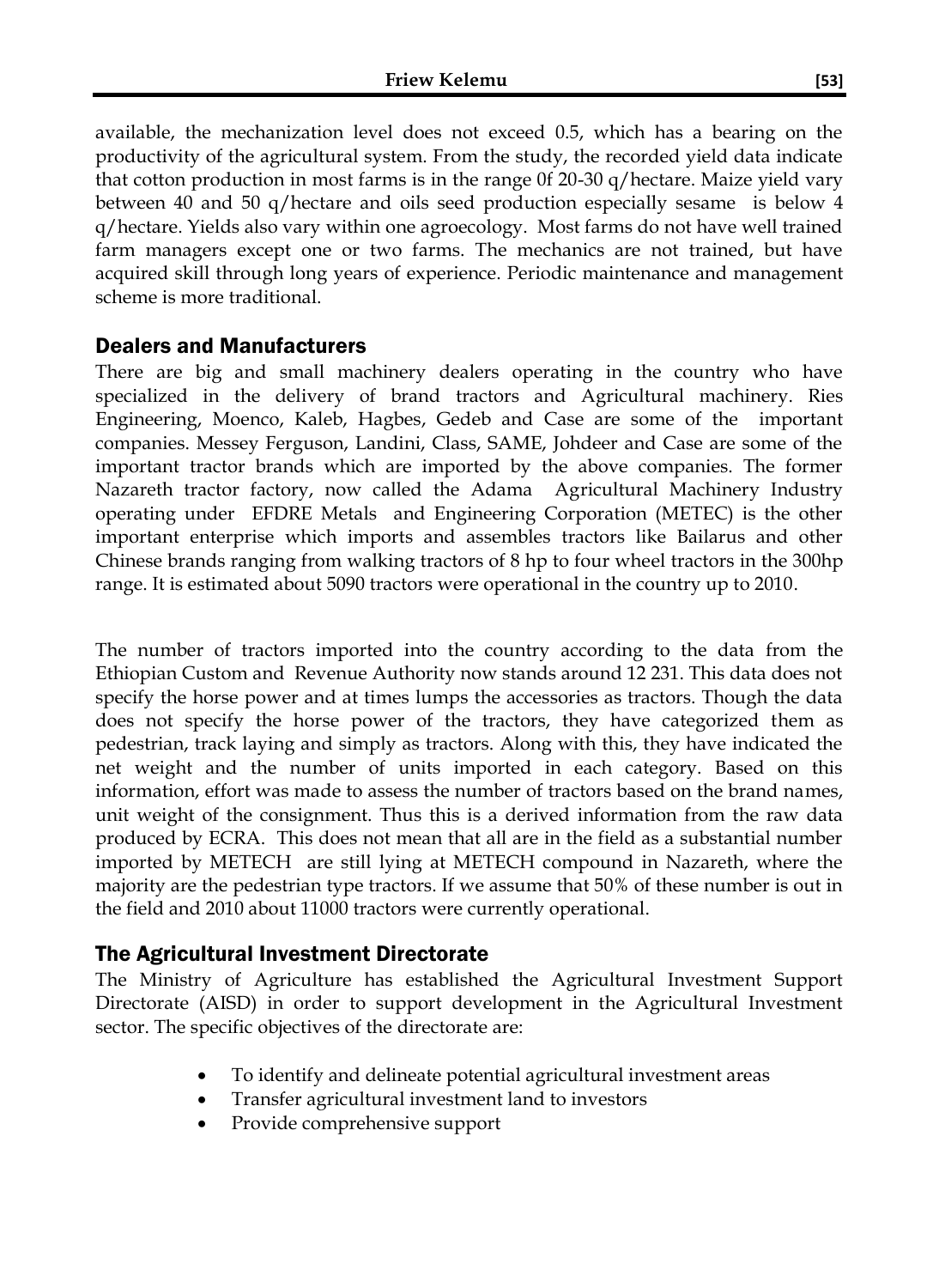The AISD in collaboration with the Benishangul Gumuz, SNNP and Afar Regional states has delineated agricultural investment areas in the respective regions. In Benishangul, 161055, 327, 206, 131882 and 71841 hectares are delineated in Dangur, Guba, Wombera and Assosa weredas respectively; In Gambella,132490, 385049, 101253,55784,57400,34540 and 62683 hectares are allotted in Akobo, Dima, Itang, Pigewedo, Shentawa and Metar weredas respectively. In the SNNP at Dasenech, Gangatom, Hamar and Southern Ari, 76409,71473,16292 and 16451 hectares respectively are delineated .

Where as in Afar Region , 33694,131014,35896,88337,14124,23168,14484,55003 and 13958 hectares are designated in Assayta, Dubti, Afambo, Mille, Gewane, Amibara, Awash Fentale, Dalifage and Dewe weredas respectively (MoARD 2009). According to the Ethiopian Agricultural Portal to date about 416,803 hectares are transferred to different investors. From unofficial reports, it does not mean that all areas transferred so far are put into production. Some are being cleared and some have started to grow crops on some parts of the land acquired, some could even be abandoned.

Most of these zones have been forest lands and the SNNP and Benishangul zones exhibit some steep slopes, which need serious consideration in land clearing, cultivation and crop selection to maintain sustainable ecology and minimize erosion as well.

### The Research Extension Sectors

During the time of the *Derg*, there was only one Agricultural Mechanization Research Center, operating under the Ethiopian Institute of Agricultural Research (EIAR), but now Regional Agricultural Mechanization Research Centers are established in Oromya, Amhara, Tigray Afar and Somali. The ones in Oromya, Amhara and Tigray are strong and have delivered a number of technologies which are distributed to farmers in their mandate areas.

### The Federal Agricultural Mechanization Research Center

The Federal Agricultural Mechanization Research Center, which started as a project and strengthened through a UNDP project signed in July 1984 has been working on development of hand tools, animal drawn and mechanical powered pre- harvest and post harvest agricultural implements.. Moldboard plough, planters, weeders, harvesters, storage structures, donkey carts , potato digger multi crop threshers, groundnut sheller and *Enset* processing devices are some of the implements developed by the center (Agricultural Mechanization Research Process 2009). Some of these implements like the moldboard plough, tie-ridger and carts are widely used by the farmers. Currently the Center is working on tef and wheat row planters. Some favorable response is received on these implements from farmers and manufacturers are also trained on the manufacturing of these equipment. These implements are thought to increase both labour and crop productivity.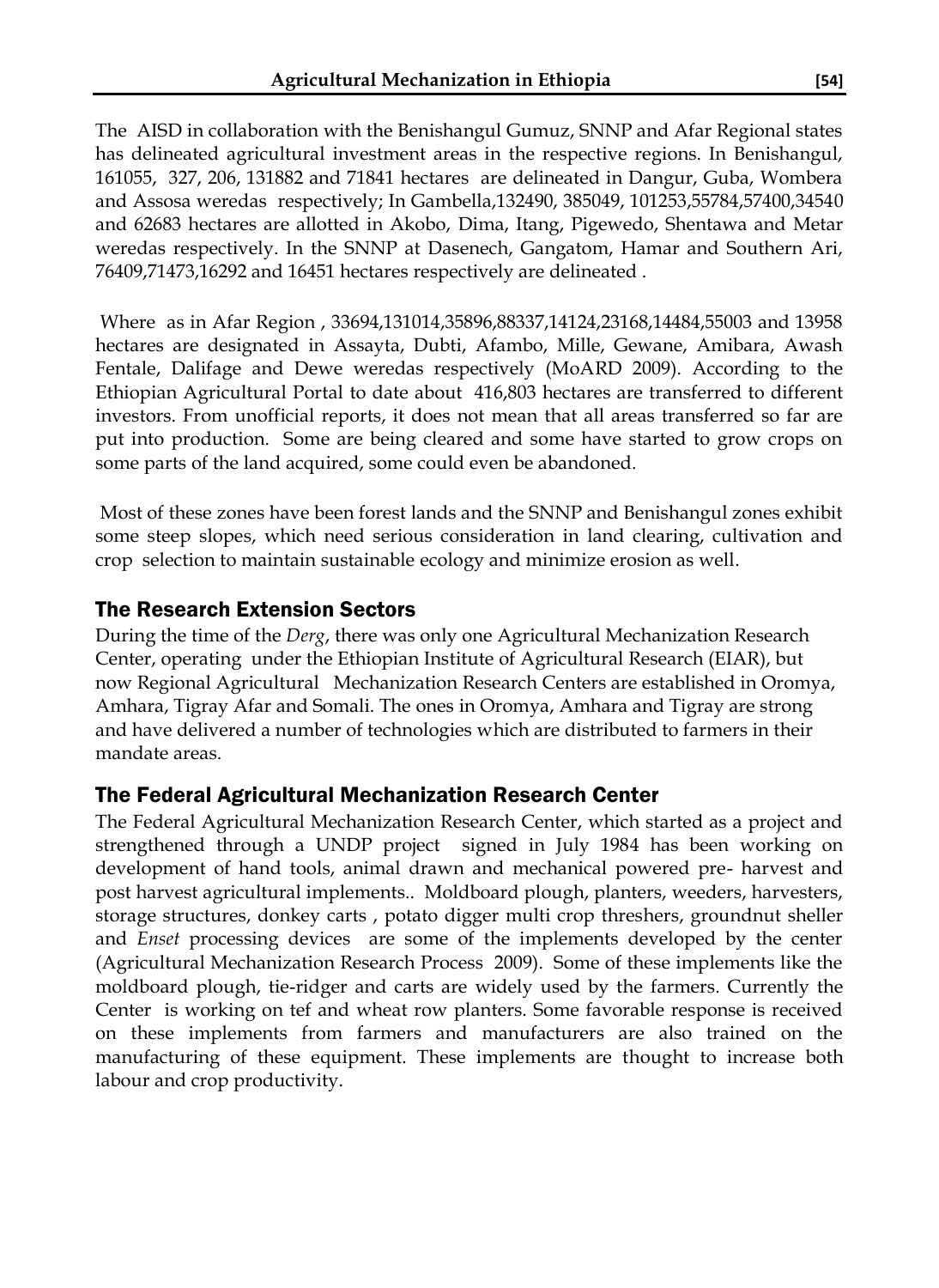### Oromia Agricultural Research Institute, Agricultural Mechanization Process

In Oromya, there are four Agricultural Mechanization Centers (Assela, Bako, Jimma, Fedis). In all the centers there are two divisions named as pre harvest and harvest and post harvest divisions. Bako started as a technical school in 1968 and the others were Rural Technology Promotion centers, doing mainly demonstration and multiplication of agricultural implements and machinery and implements. They were integrated to the Oromya Agricultural Research Institute (OARI) as rural technology research centers in 1994 E.C now called Mechanization Research Centers. The centers are responsible for undertaking research in Agricultural machinery and implements, Small scale industry, Small-scale energy and Food and feed processing technology. They also provide training to farmers, manufacturers, dealers; offer hiring service and are also involved in multiplication of technology. Some of the implements developed by these groups include: ARDU Moldboard plough (625-800m2/hr), Single donkey plough, winged plough, and wheat row planter, water lifting technologies (treadle pump, rope and washer pump.

Hand sheller (100kg/hr) and ground nut lifter, manual operated maize sheller, Engine and p.t.o operated shellers (0.5-0.6 ton/hr), produce 30 pcs per year, Assela wheat and barley thresher (0.3-0.6 ton/hr), ground nut decorticator, winnowers transport and storage technologies, *Enset* decorticators, milk churner, bee hives, feed choppers, grass balers , different type of fuel saving stoves, biogas plants, water power flour mill, solar cooker civet cage trap, poultry house as well. The group has done some work on evaluation of votex thresher on black cumin (Lelliso Eddoshe and Birhanu Atomsa 2007) and has modified the IAR model hand maize sheller with a smaller weight fly wheel, the weight concenterating on the outer rim of the fly wheel (Zelalem Biru 2007) .

### The Amhara Agricultural Mechanization Food Science Research **Directorate**

The Amhara Regional State Agricultural Mechanization and Food Science Research Center started as Bahir Dar Rural Technology promotion Center in 1985 with the responsibility of multiplying and popularizing agricultural implements around the North and western part of the country. After 1996 the center has been reorganized as a mechanization research, technology multiplication, production and maintenance team. In 1999 it was organized to conduct full fledged research with the responsibility of generating, selecting, developing and adopting and promoting agricultural mechanization technologies. Later in 2007/08 the Food Science research has been included and now operates as the Bahir Dar Agricultural Mechanization and Food Science Research Center. The center is mandated to do R and D works on agricultural mechanization and processing constraints with the responsibility of developing, testing and introducing effective appropriate technologies suited to the region.

### Some of the technologies generated by the Center

Modern bee hives, treadle pumps, drainage and moisture conservation technologies are being widely used in the region. .Improved plow, weeder, planter, harnessing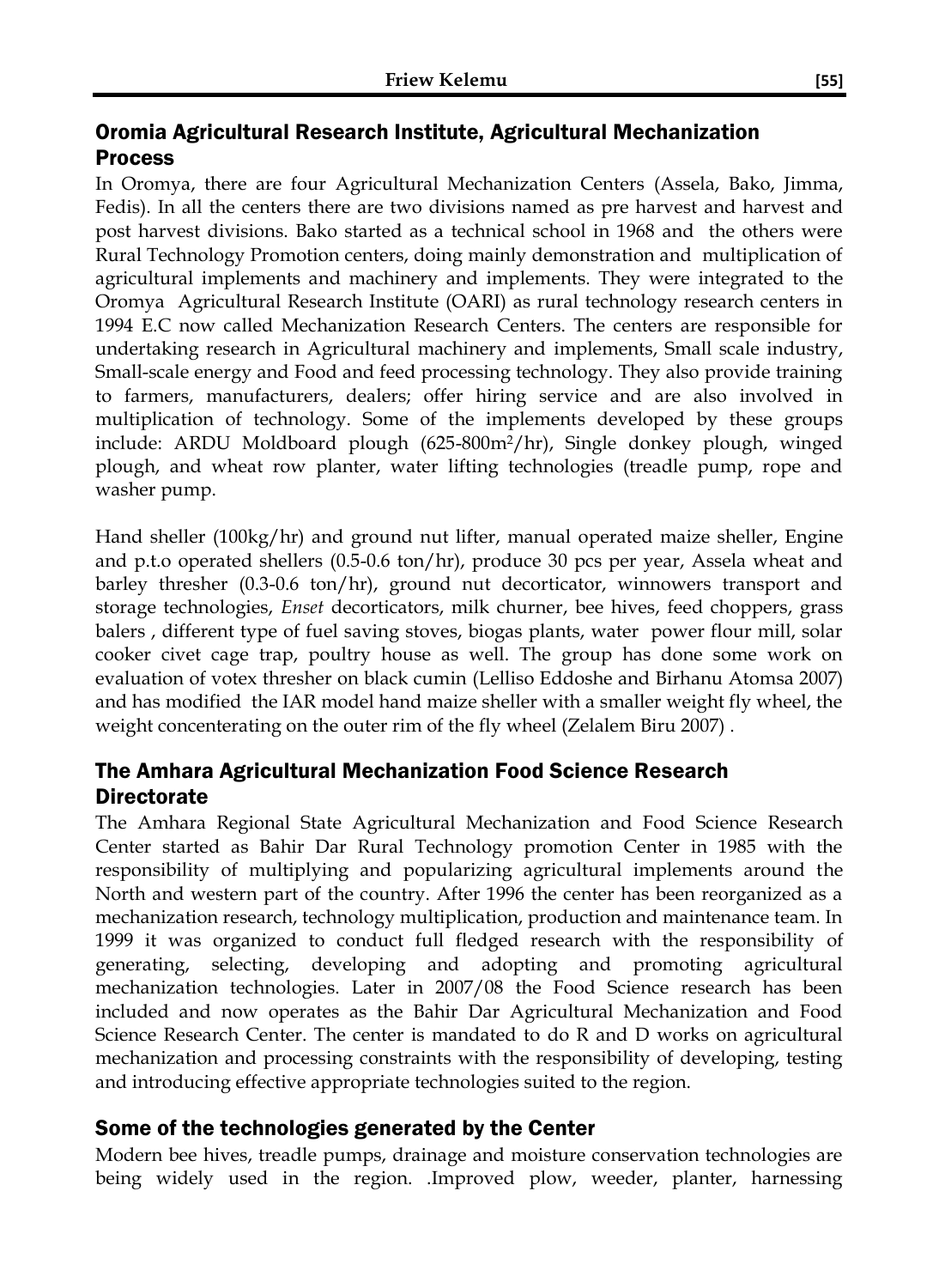technologies are already in use. Crop threshers, sheller, grain storage, potato storage, carts, wheel barrow, hay press, churns are also availed. Poultry houses, hatchers, feed processing, feeding equipment, milking equipment are addressed for the livestock sector

Milling size reduction, preservation and shelf life enhancement technology, churns , small scale possessing technologies for perishable products, improvement of traditional food, product safety and quality are addressed in the processing and food science category. The center also renders technical back stopping

## Tigray Regional State

The Tigray Rural technology promotion centers were established during the *Derg* era Like the other enters, this one was also responsible for promotion of implements, rural energy and rural industry technologies.. There was also an attempt to establish an implements research center at Mekele in 1967 by FAO, but could not materialize because of the then situation. After the fall of the *Derg*, Mekele Rural Technology Center was established in 1995. It was meant to demonstrate, multiply and popularize technologies developed elsewhere. After 2004 this department was established as an agricultural mechanization research center. The center since its establishment has been focusing on pre-harvest, post harvest, agro processing, biomass energy and fuel saving technologies, alternative sources of energy and water lifting technologies. Since its establishment the center has been promoting similar technologies to the Region like the other regional research centers.

### Ethio-German Agricultural Further training center

This is a project established with the support of the German Government at Kulumsa Agricultural Research Center. The project objective is to train technicians and new farmers on the use of new farm business concept and on the use of modern Agricultural Machinery. Its key activities include

- Practical and theoretical training to farm managers, skilled labourers, marketed oriented farmers in sustainable agricultural production system. Also the training deals with the use, maintenance and repair of agricultural machinery.
- Field demonstration for
- Deployment of mobile training unit planned in other potential region

The first machinery were handed over and deployed in May 2012. At this time precision planters were demonstrated out in the field and some of the equipment were tested on tef as well.

### Higher Learning Institutes

Haramya University was the pioneer in training people in the field of Agricultural Engineering, where farm power and machinery courses were given as core courses This was augmented with Agricultural Mechanization courses given by Hawassa University. But the Agricultural Engineering program was deemphasized in Haramya and was a gap for some years. It was only Hawassa which was offering Agricultural Mechanization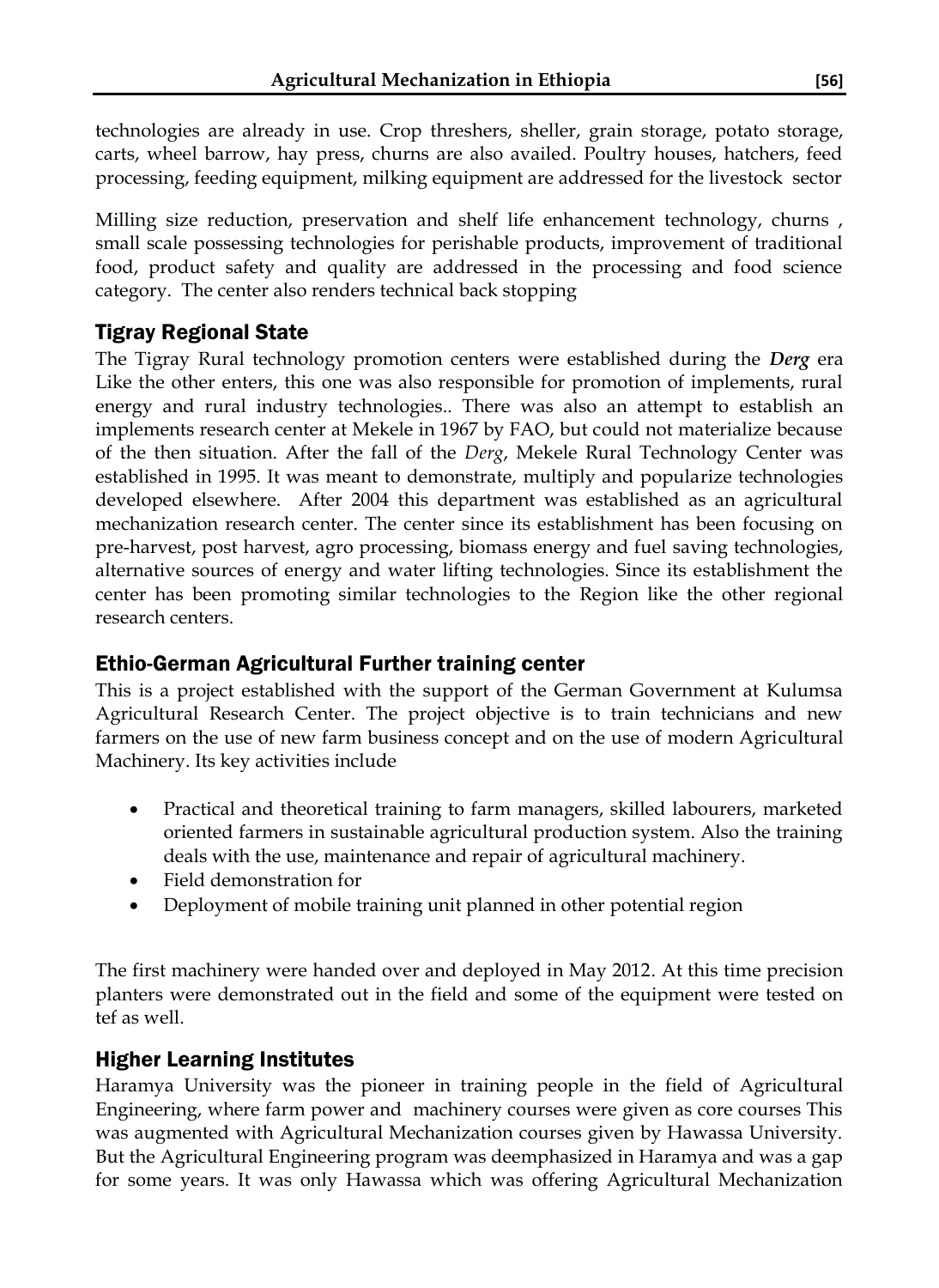courses for the whole country till recently. Currently Adama University, Ambo and Haramya have started to offer the Agricultural Mechanization Courses. Adama has its first graduates and Ambo is expected soon. Haramya restarted to reoffer the course in 2007 after some long years of gap. Ambo is expecting its first graduates soon. Despite their long years of experience in teaching agricultural engineering, the courses are still classical and the mode of instruction has not been updated in most of these institutes. You do not find many senior staff in the field of Agricultural Machinery in any of the institutes. There is no adequate laboratory and field facility and class rooms are not well organized. These days Agricultural production is handled in a resource dwindling environment where the soil water and the echo system in general should remain healthy for sustainable agricultural production. Our Agricultural Engineering Institutes are expected to produce dynamic and responsive personnel who can be good researchers, technologist and managers, but the current set up does not look that they will fulfill these expectations.

#### The way forward

If life has to sustain on this planet, we cannot compromise on the necessity of increased agricultural production on sustainable basis. Though most of the state farms are now privatized and some of the Agricultural Engineering courses are deemphasized for some time and others are coming up, we would like to see closely the current agricultural mechanization setup in line with the challenges and the expectation it has to fulfill.

Sustainable agricultural production necessitates a wise mix of the bio-chemical inputs supplemented with proper agricultural mechanization technologies, which are technically feasible, economically affordable, socially acceptable and environmentally sustainable. This requires an integrated approach among all the actors in the Agricultural Mechanization System. The farmers, learning institutes , the research extension system, the policy makers, dealers, manufacturers all should perform to the maximum to sustain a viable the agricultural production system.

As indicated above, in the higher learning institutes Agricultural Mechanization is not strong and has been full hopes and despair if we look at the whole education system. Haramya, despite its long years of experience, there were ups and downs in its Agricultural Engineering programs and the section is not strong enough to face the challenges of meeting the demands from the Global economy, which requires handling the different mechanization technologies being introduced from abroad. Even the other universities should update their curriculum, so that their students will be ready to operate under these challenges, be innovative enough to deliver technologies, which will be efficient and precise enough to produce the required amount under this dwindling resource condition. In the Globalized world, technology does not have boundary and our trainees should be competitive on world market, so that they are not going to be relegated to the status of casual labor, but remain competent designers, scientists and managers, who will assure sustainable agricultural production. To achieve these universities should revisit their curriculum, strengthen their infrastructure and convince the policy makers to have strong agricultural mechanization program.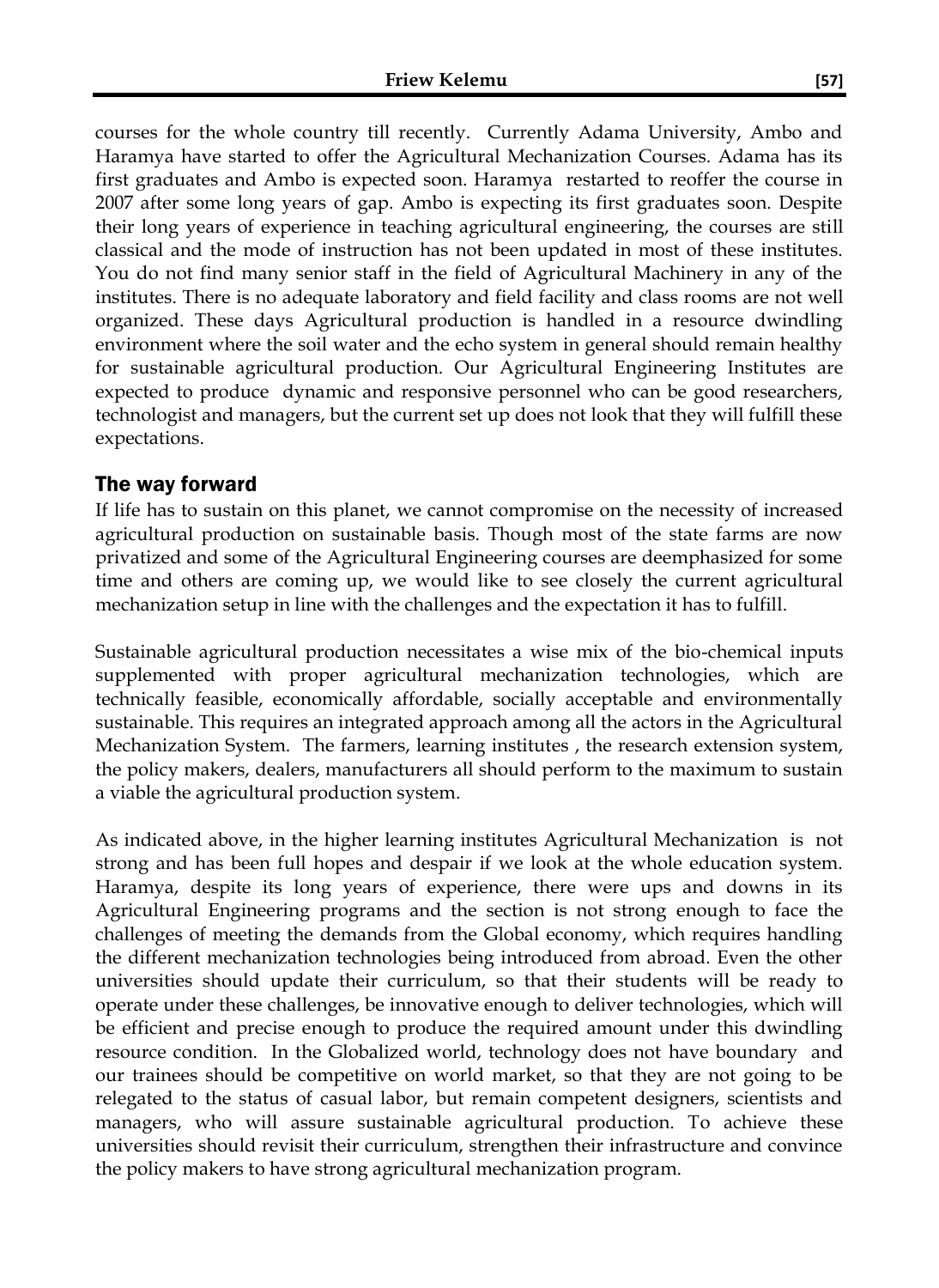The Ministry of Agriculture through its investment directorate is creating the opportunity for investors to be involved in Mechanized Agriculture. Land is a limited resource and extensive farming is not always the solution.

As the process of colonization by agriculture to forest lands continues, areas often characterized by steep slopes and vulnerable to erosion are exploited. In order to appreciate, the environmental consequences of converting tropical forests to agricultural land, it is necessary first to understand the environmental dynamics of undisturbed forest. In clearing forest for other land uses, patch clearing like in shifting cultivation, giving time for the vegetation to catch up to the required level, farming with adequate conservation measures and selecting the proper crop taking the slope into account could minimize the damage if not avoid the problem totally..

In order to avoid the above stated problems an adequate assessment of the forest land including identification of sensitive areas like steep slopes, wet lands and shallow soils, water ways need to be avoided to minimize the damage. Where ever possible conservation agriculture will have the advantage of keeping the land, soil and nutrient from further degradation.

Where forest has been converted it is our duty to make sure that sound land husbandry is practiced acknowledging what is here today, rather than lamenting what has been lost forever. The policy makers should work on a sustainable mechanization system, where proper land use and classification system are place and an encouraging mechanization system, which encourages investors, insures the livelihood of the people and sustainability of the resource and ecosystem.

As the whole effort is to assure sustainable agricultural production, which will be feasible if all the actors in the system turn out to be beneficiaries. In this system we have to make sure that environmental and social safeguards are adhered to . The livelihood of the people should be assured and the environment should be sustained so that sustained production is possible probably we have to think of a method, which always regenerate the environment, but not keep on mining the system to complete depletion.

The research and extension system has been delivering technologies, which some have reached the end user, but most still remain on the shelf. Research outputs have not been multiplied to the extent we would have liked it to be. No manufacturer has taken up farm implements production as a full time venture. This could be attributed to the technology efficiency, the policy environment, affordability of the technology. The delivery of refined technology will come out as a result of generating skilled personnel from the training institutes, others will be the readiness of financial institutes to avail credit both to the manufacturers and farmers as well. This requires that we think of a viable business model where all the actors in the chain meet the requirements and benefit as well. This requires that the policy environment need to be worked out to meet the challenges.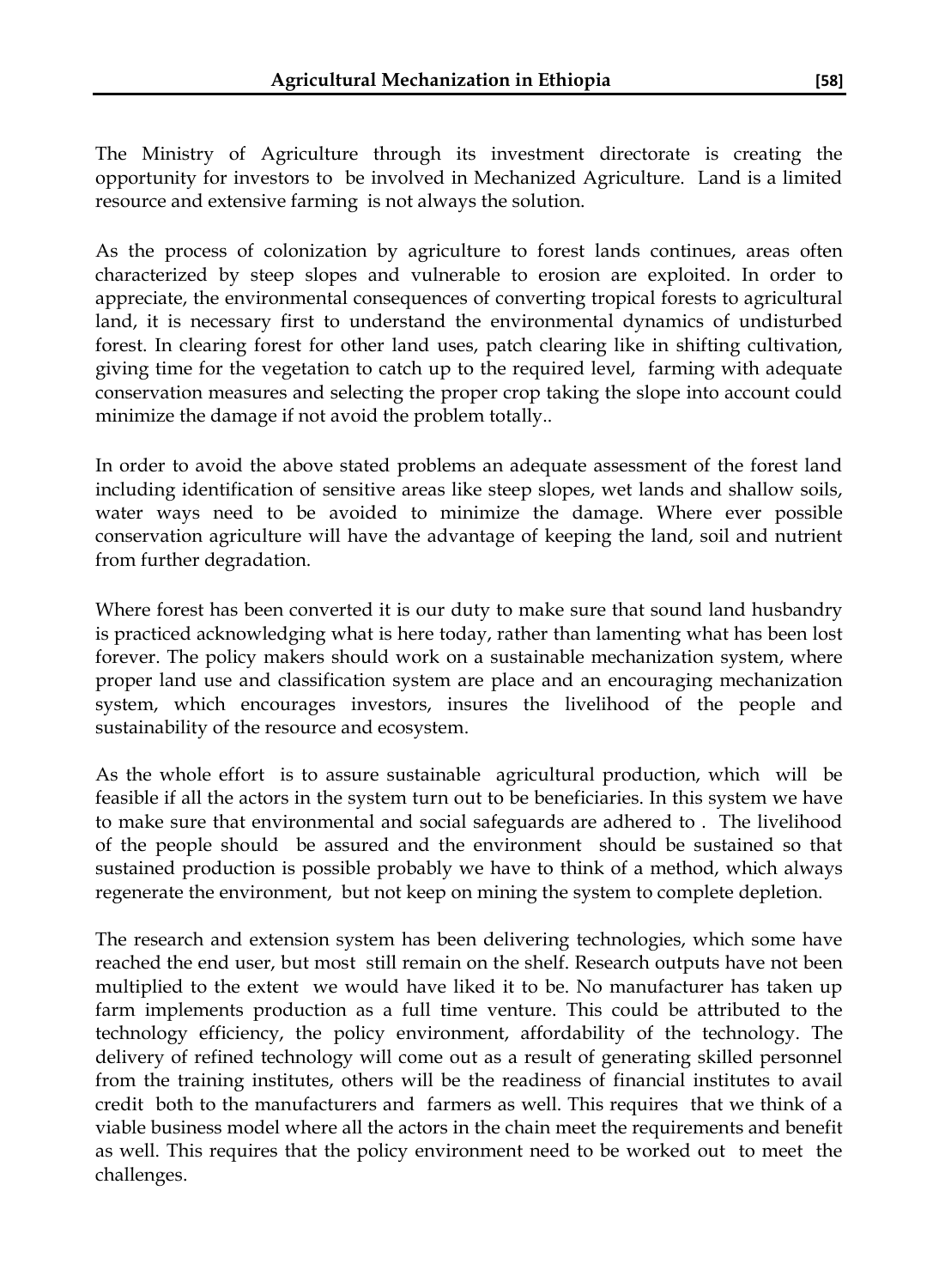Information is vital for planning Agricultural Mechanization system and sustainable operation. The data available should be properly collected, verified and documented so that a reliable information could be derived, which will be helpful in designing proper implementation plan. Agriculture is the most important economic sector in Ethiopia. Most people earn their livelihood through agriculture.

Increasing the productivity and a more optimal and efficient use of resources is the option to meet the current demand and future needs on sustainable basis without jeopardizing the future use of the land resource. As there is a huge gap (20-60%) between the yield potential and current production of most crops, it is necessary to use a complete package of production technology, where mechanization is an important component.

The selection of the optimum mechanization level depending on land size and length of the growing period and the window of operation time for the most critical operation is very important. Farmers should be aware to use the most efficient level of mechanization, in order to utilize the small window of operation period as observed in most sub moist zone to use the whole growing period, the big farms should be able to produce beyond the national average, by improving the skill and discipline of their operators to focus on effectiveness and precision to insure optimal yield today without jeopardizing the future use of the resource base.

Agricultural Machinery dealers should think beyond profit, but also think in terms of the sustainability of the system. They should think of importing technology, which will be suitable to the environmental, soil and terrain of the country. They should have enough stock of fast moving parts and must be able to provide after sales service in the country. This should be supplemented with a provision of training to the operators and the farm technicians to handle routine maintenance . They should make sure long idle and down times are not recorded on the farms, the business flow should be smooth and attractive to the farmers operators, business and the country at large.

Continuous supply of food and fiber is necessary for the ever increasing population on the non expanding, but shrinking land resources. This requires that we cannot afford only to mine the land resource, but our production system should sustain and rehabilitate the resource base. This requires that our machinery mechanization system should fulfill these requirements. The system should not rely only on maximizing yield but sustainable production, which should be knowledge based, precise and efficient and rehabilitate the resource base at the same time.